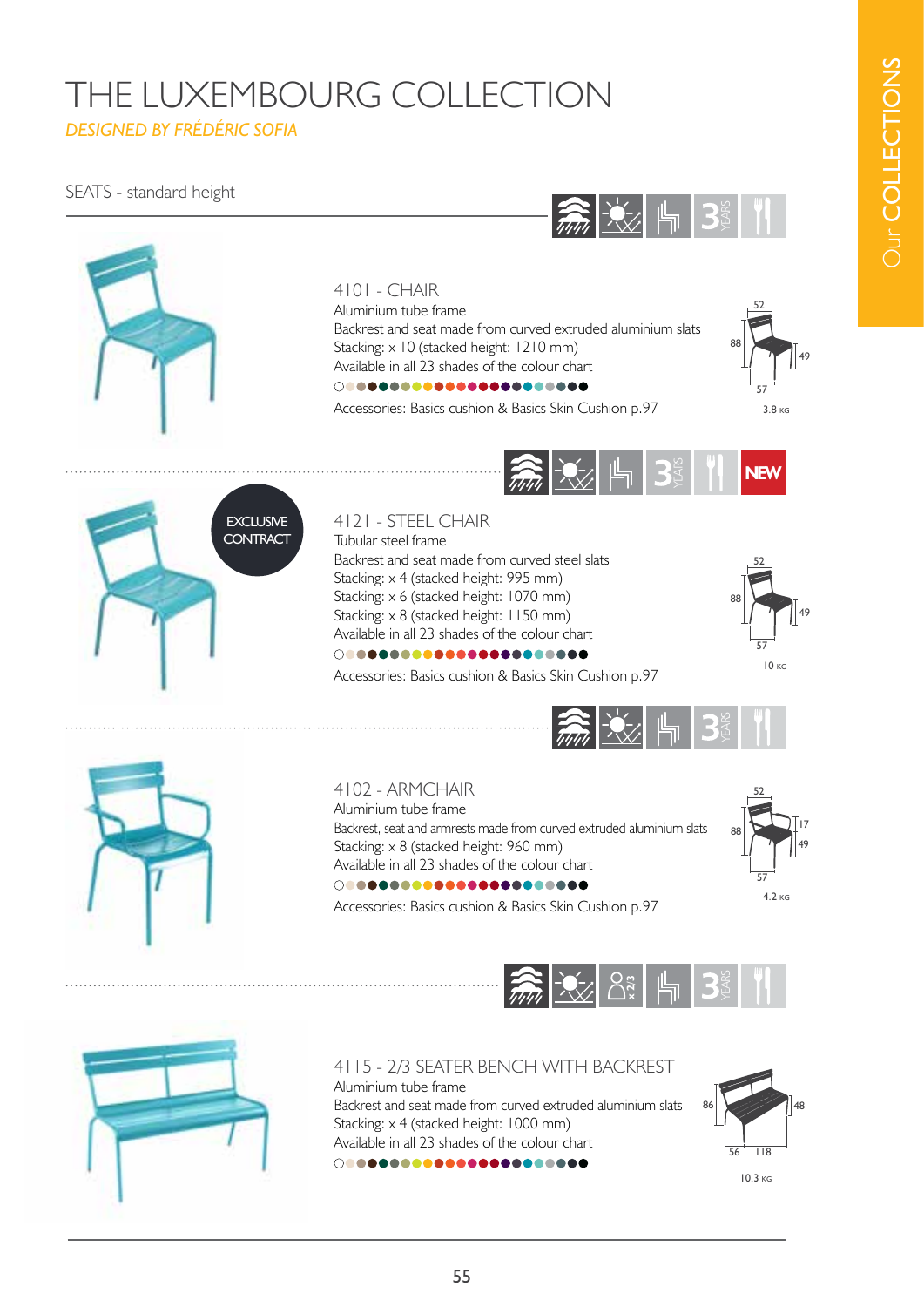



#### 4110 - 3/4 SEATER BENCH

Aluminium tube frame Backrest and seat made from curved extruded aluminium slats Available in all 23 shades of the colour chart 



SEATS - low height



#### 4104 - LOW ARMCHAIR

Aluminium tube frame Backrest, seat and armrests made from curved extruded aluminium slats Stacking: x 6 (stacked height: 840 mm) Available in all 23 shades of the colour chart 



Accessories: Basics cushion p.97



#### 4105 - DUO LOW ARMCHAIR

Aluminium tube frame Backrest, seat and armrests made from curved extruded aluminium slats Stacking: x 4 (stacked height: 850 mm) Available in all 23 shades of the colour chart 







4166 - ROCKING CHAIR Aluminium tube frame Backrest, seat and armrests made from curved extruded aluminium slats Available in all 23 shades of the colour chart 



8.4 kg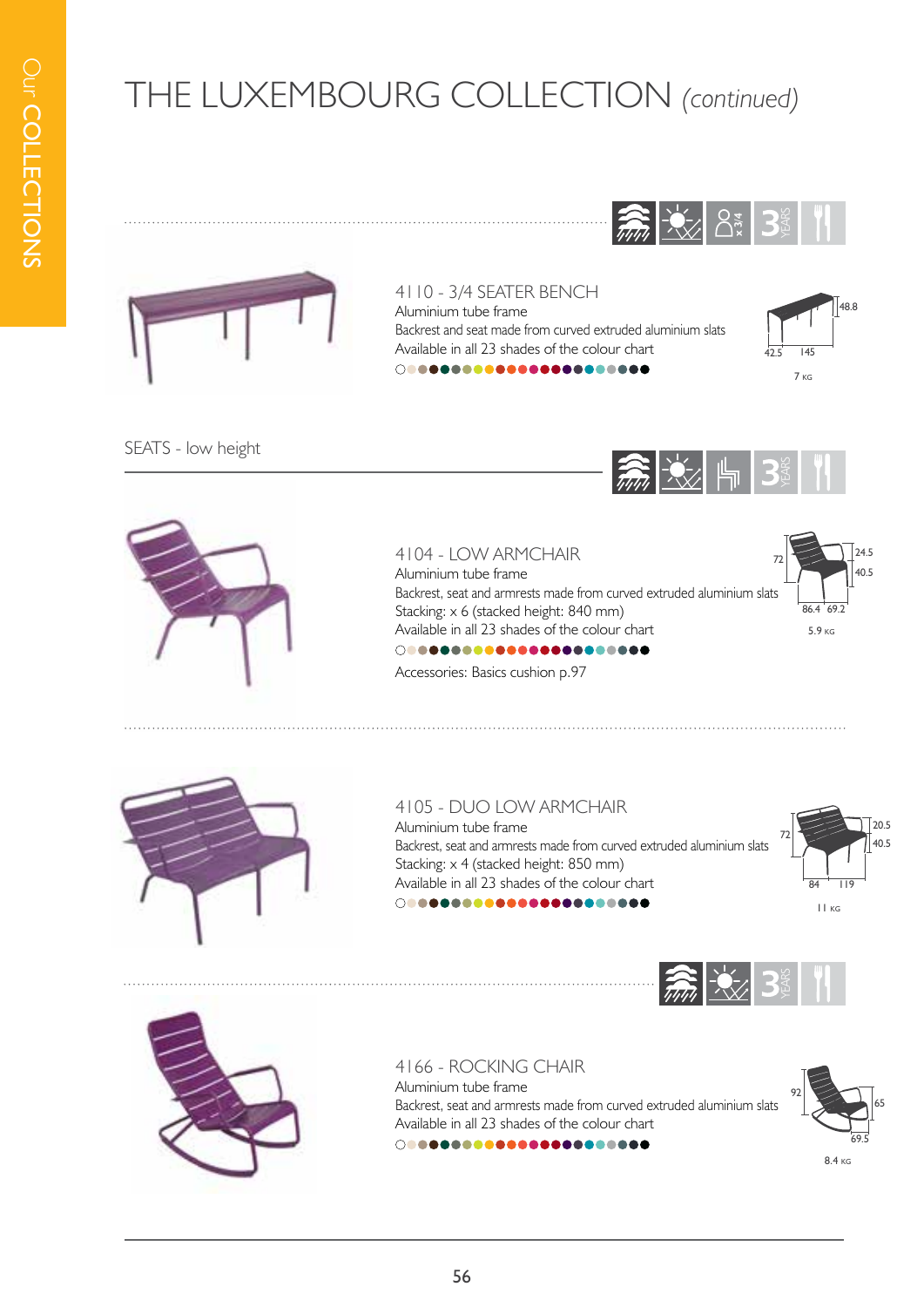# Our COLLECTIONS **Dur COLLECTIONS**

## THE LUXEMBOURG COLLECTION *(continued)*

#### SEAT - high height









18.9 kg





Available in all 23 shades of the colour chart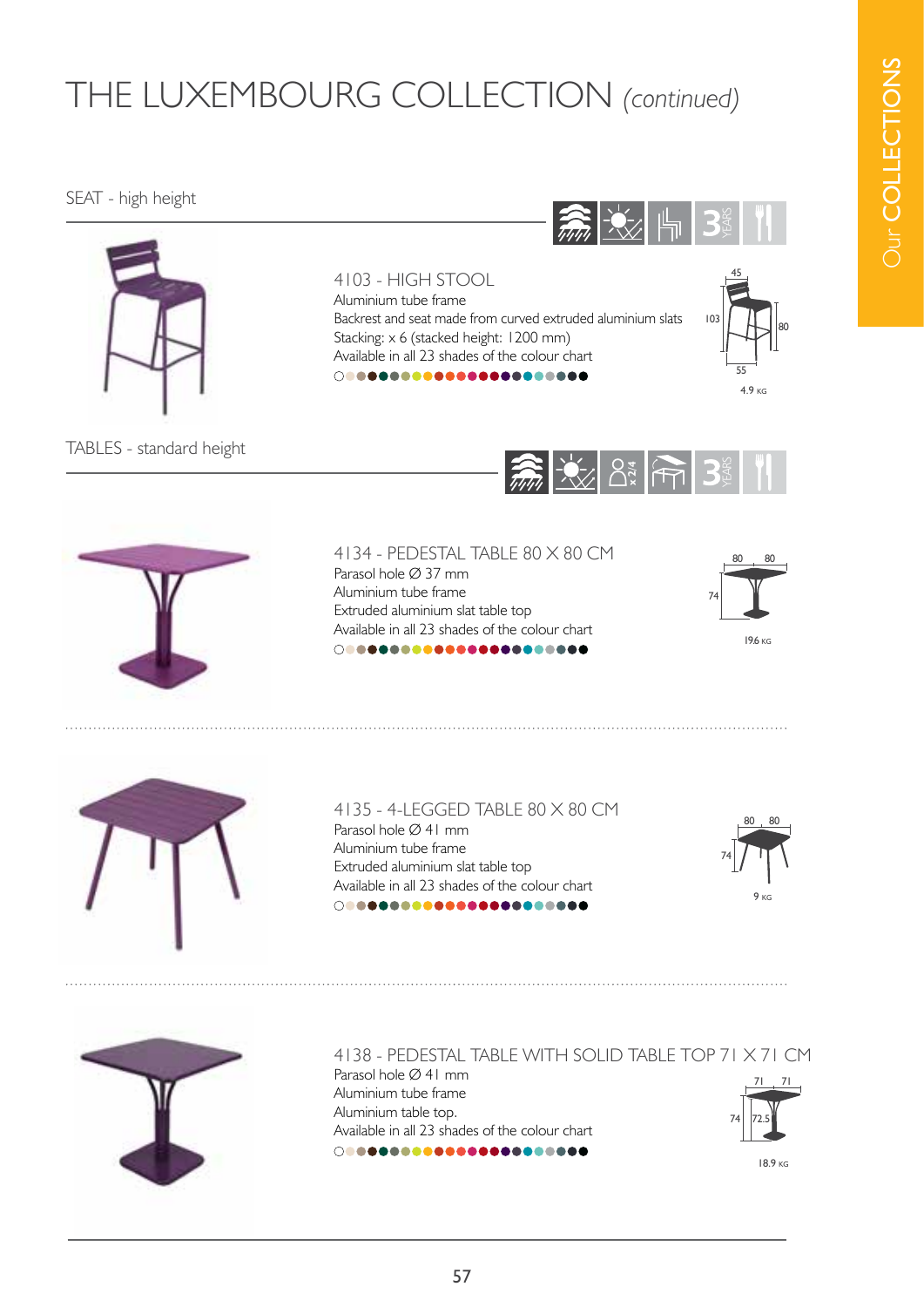



4133 - TABLE 143 X 80 CM Parasol hole Ø 41 mm Aluminium tube frame Extruded aluminium slat table top Available in all 23 shades of the colour chart 







4136 - TABLE 165 X 100 CM FOR 6 PEOPLE Aluminium tube frame

Extruded aluminium slat table top Available in all 23 shades of the colour chart 







4132 - TABLE 207 X 100 CM Aluminium tube frame Extruded aluminium slat table top Available in all 23 shades of the colour chart 



TABLES - high height





4140 - HIGH PEDESTAL TABLE 80 X 80 CM Parasol hole Ø 37 mm Aluminium tube frame Extruded aluminium slat table top Available in all 23 shades of the colour chart 00000000000000000000000

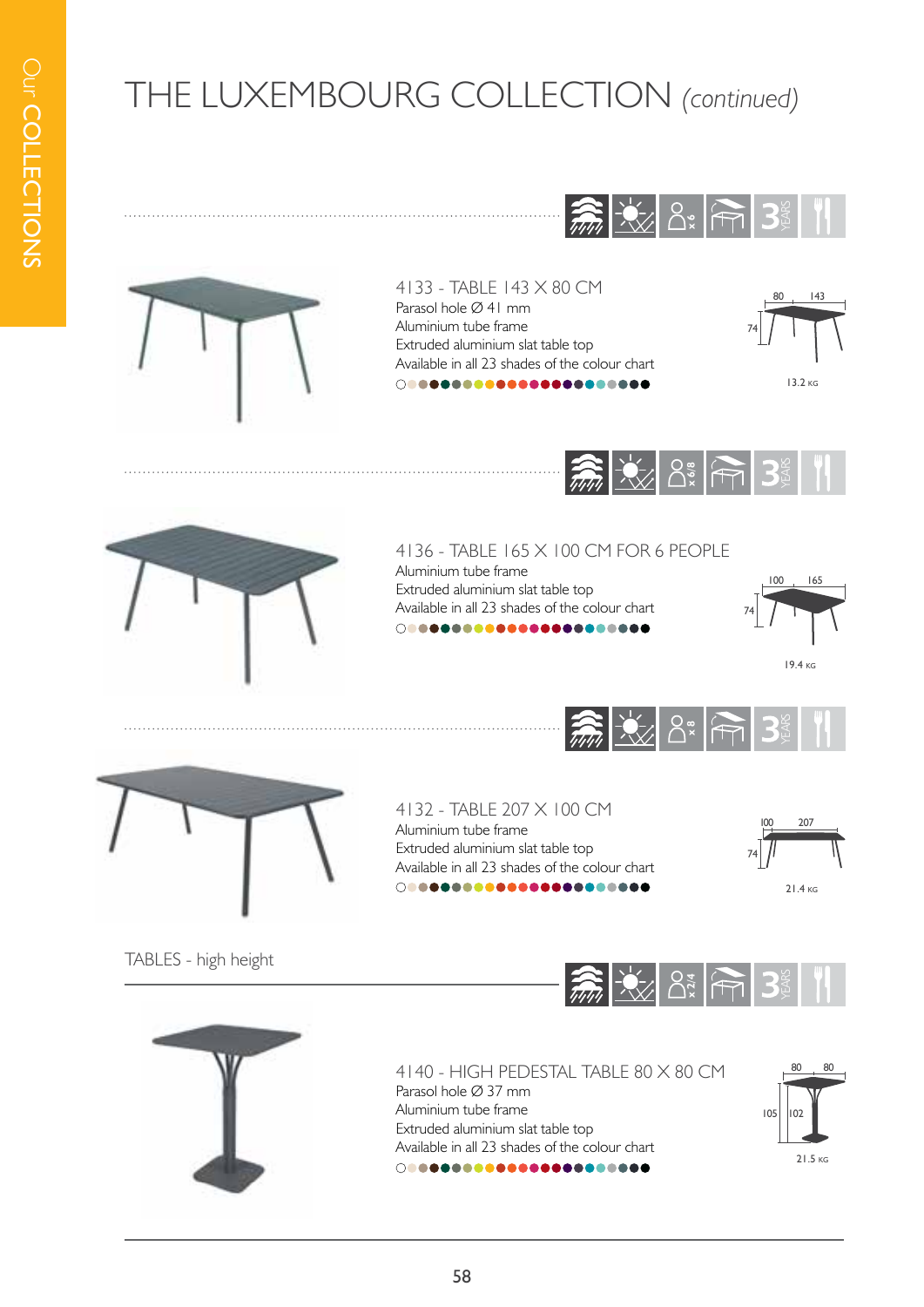